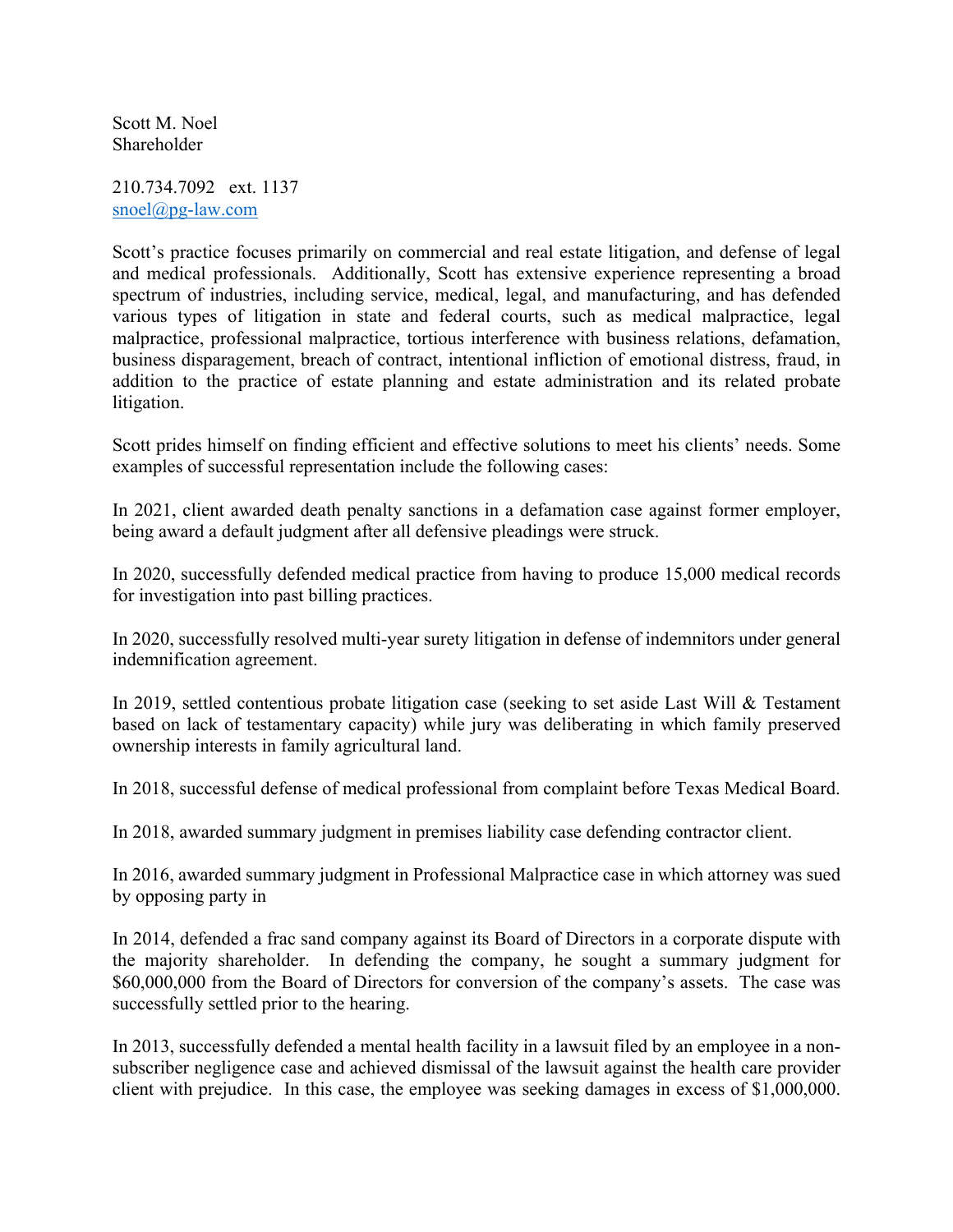In the court's order dismissing the case with prejudice, the court also awarded partial recovery of the health care provider's attorney's fees and costs.

In January 2013, Scott successfully defended a health care provider against a claim filed by an employee in a non-subscriber negligence case. The employee dismissed the lawsuit against her employer without being awarded any compensation.

In December 2012, he successfully obtained a temporary injunction for a client (durable medical equipment provider) restraining a former employee (sales representative) from taking advantage of proprietary and confidential information developed while employed with the client. The former employee sought to use this information with his new employer, a competitor in the durable medical equipment industry. He was able to achieve this result even without a contractual restriction in effect.

- Lectures and Papers Presented
	- o Impact of *Texas West Oaks Hospital v. Williams on Texas Health Care Non-Subscriber Health Care Providers* (the importance of the Texas Supreme Court's decision in a landmark case on health care law).
- Community Involvement
	- o Committee Member, Kim Tindall's Campaign for National Woman of the Year Leukemia & Lymphoma Society, 2014
	- o Committee Member, Angie Lozano's Campaign for Woman of the Year Leukemia & Lymphoma Society, 2013
	- o American Cancer Society, Cattle Baron's Gala Silent Auction Committee
	- o Mission Trips to Haiti and Mexico
- Other Civic, Family, and Religious Activities
	- o Active in coaching various children's sports teams soccer, baseball and basketball.
	- o Parishioner St. Peter The Apostle Catholic Church
- Admissions
	- o State Bar of Texas
	- o United States District Court for the Western District of Texas
	- o United States District Court for the Northern District of Texas
	- o United States District Court for the Southern District of Texas
- Education
	- o J.D., St. Mary's University School of Law, 1996
	- o B.B.A., Accounting, The University of Texas Austin, 1993
- Professional Associations and Memberships
	- o State Bar of Texas Litigation Section
	- o State Bar of Texas Business Section
	- o State Bar of Texas Health Law Section